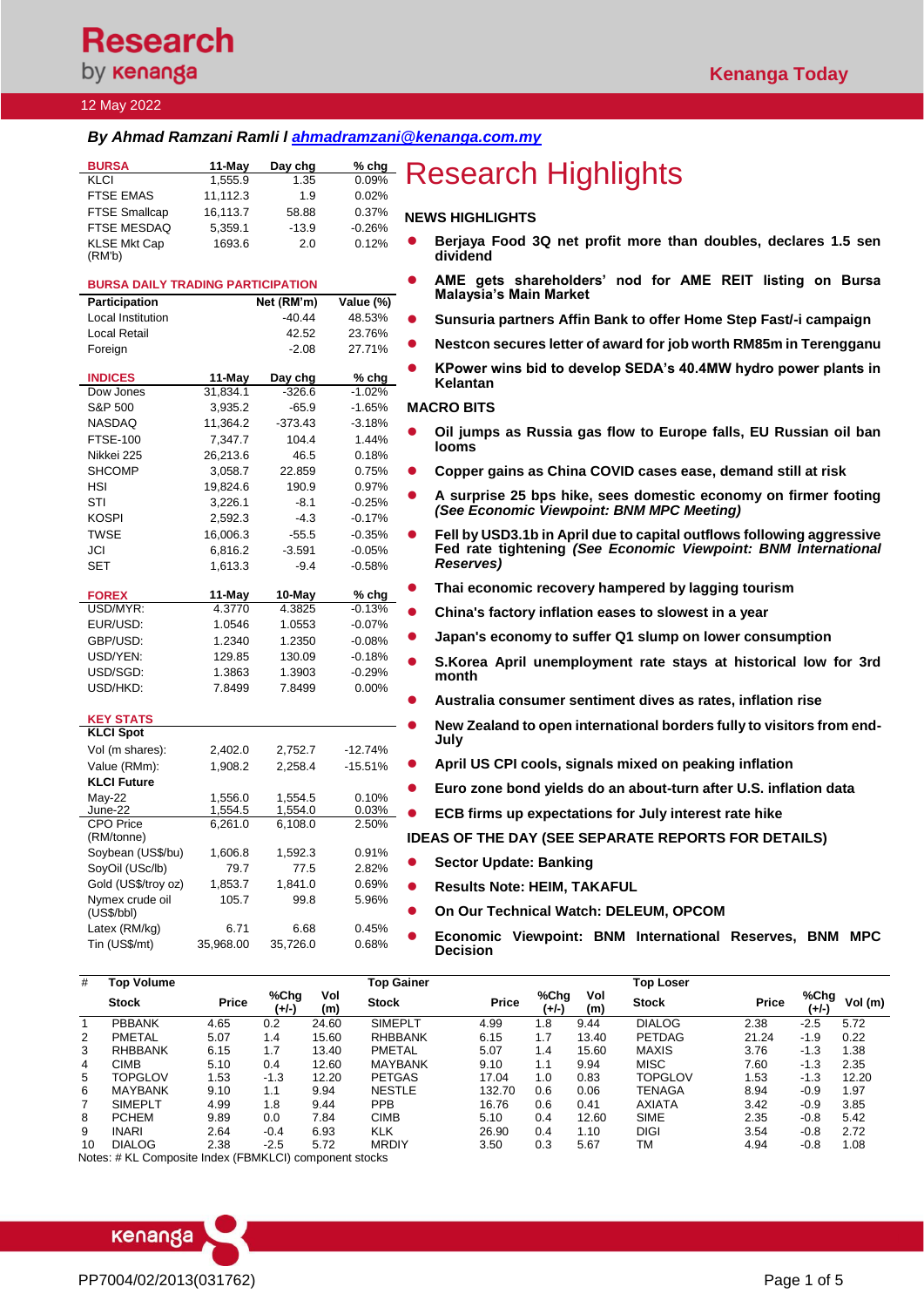## **Corporate News**

### • **Berjaya Food 3Q net profit more than doubles, declares 1.5 sen dividend**

Starbucks and Kenny Roger's Roasters franchise operator Berjaya Food Bhd's net profit for the third quarter ended March 31, 2022 (3QFY22) more than doubled to RM31.58m from RM11.61m in the same period last year in tandem with higher revenue recorded for 3QFY22. Earnings per share for the quarter ballooned to 8.7 sen from 3.3 sen, its bourse filing showed on Wednesday (May 11). Revenue for the quarter jumped 35.4% to RM246m from RM181.73m due to higher same-store-sales growth, particularly from Starbucks cafe outlets as a result of the improved mobility upon the resumption of domestic tourism and further relaxation of the Covid-19 standard operating procedures. *(The Edge Markets)*

## • **AME gets shareholders' nod for AME REIT listing on Bursa Malaysia's Main Market**

Integrated industrial space solutions provider AME Elite Consortium Bhd has secured shareholders' approval at the extraordinary general meeting today for the proposed listing of its real estate investment trust (AME REIT) on Bursa Malaysia's Main Market. In a statement today, AME said the proposal entails the listing and quotation for 520m undivided interests (units). AME Elite Consortium group's managing director said the company is now a step closer to finalising the listing of AME REIT in the second half of 2022 and expected to be completed by the third quarter, which will unlock the value of the firm's industrial and industrial-related assets. *(Bernama)*

## • **Sunsuria partners Affin Bank to offer Home Step Fast/-i campaign**

Sunsuria Bhd has announced its collaboration with Affin Bank's Home Step Fast/-i campaign to offer homebuyers a lifestyle ownership programme with a financing solution that allows them to pay a lower instalment for the first five years. The campaign starts from May 10 until September this year, and Affin Bank will offer end financing of RM200m to Sunsuria. In a statement on Tuesday (May 10), Affin Bank's mortgage business managing director said the campaign will offer a no lock-in period, no early settlement fee and options to finance a home solar system. *(The Edge Markets)*

## • **Nestcon secures letter of award for job worth RM85m in Terengganu**

Construction outfit Nestcon Bhd has received a letter of award (LoA) for a job worth RM85m to design and build an integrated offsite scheduled wastes recovery facility in Kerteh, Terengganu. In a bourse filing on Wednesday (May 11), the company said its unit Nestcon Builders Sdn Bhd has received the LoA from Greenverse Sdn Bhd for the job at Kerteh Biopolymer Park. Nestcon said Greenverse is mainly involved in manufacturing, recycling to refine, to extract and otherwise dealing in and with petroleum and other oils and hydrocarbons. *(The Edge Markets)*

## • **KPower wins bid to develop SEDA's 40.4MW hydro power plants in Kelantan**

Construction and engineering solutions player KPower Bhd has been selected as one of the successful bidders under the feed-in tariff (FiT) e-bidding exercise conducted by Sustainable Energy Development Authority (SEDA) for the development of small hydro power plants in Malaysia. In a bourse filing on Wednesday, Mikrogrid Lestari Sdn Bhd (MLSB), a 55%-owned subsidiary of KPower, via KPower RE Sdn Bhd, a wholly-owned subsidiary of KPower, was notified that it was a successful bidder under SEDA's e-bidding mechanism for the development of small hydro power plants with installed capacities of 13.1 megawatt (MW) and 27.3MW. *(The Edge Markets)*

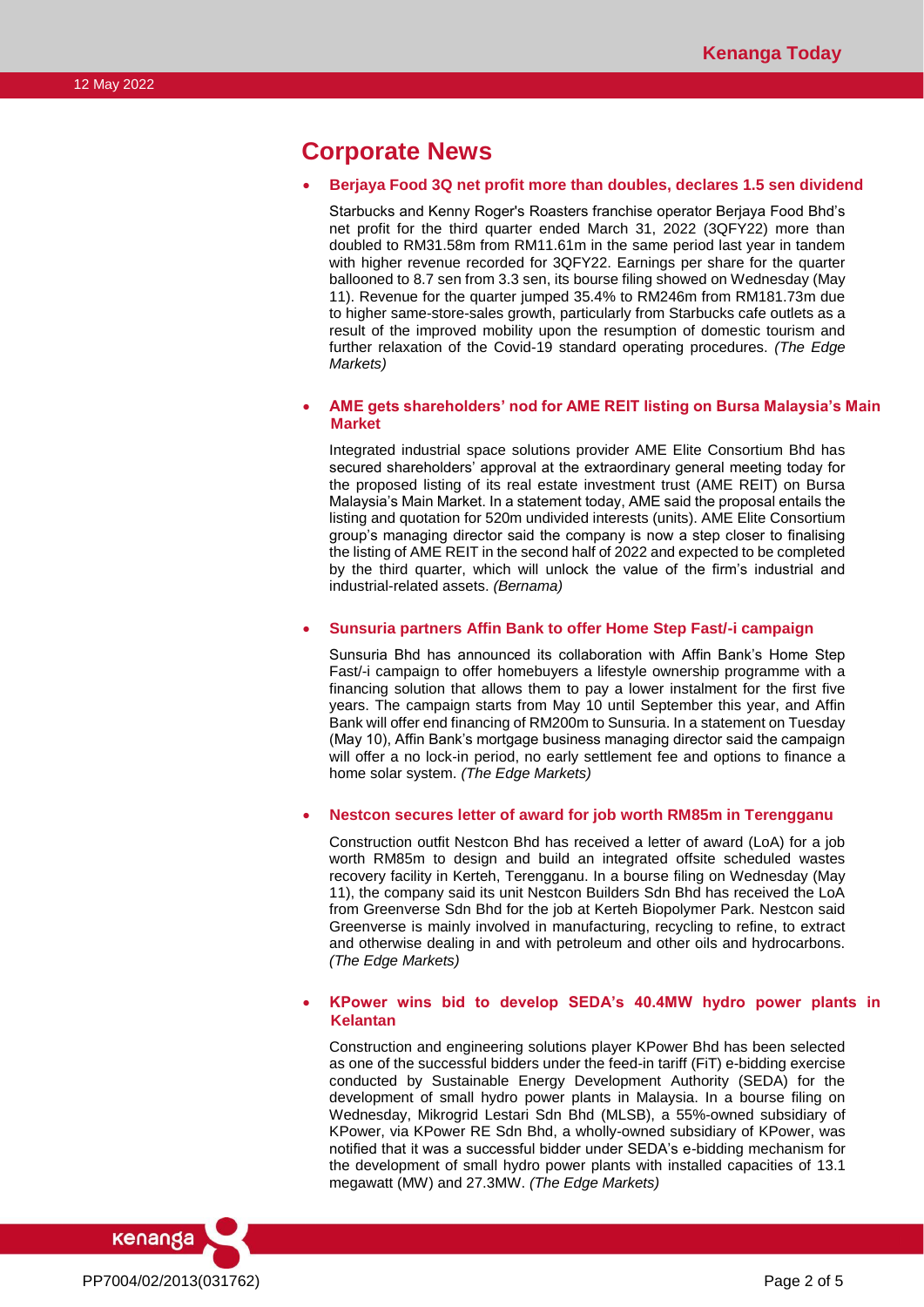## **Macro Bits**

## **Global**

- ⚫ **[Oil jumps as Russia gas flow to Europe falls, EU Russian oil ban looms](https://www.reuters.com/business/energy/oil-falls-uncertainty-over-russian-energy-embargo-by-eu-2022-05-11/)** Oil jumped almost 5.0% on Wednesday after plunging nearly 10.0% in the last two sessions, buoyed by supply concerns as flows of Russian gas to Europe fell and the European Union worked on gaining support for a Russian oil embargo. *(Reuters)*
- ⚫ **[Copper gains as China COVID cases ease, demand still at risk](https://www.reuters.com/article/global-metals/copper-gains-as-china-covid-cases-ease-demand-still-at-risk-idUSKCN2MX10F)** Copper prices gained on Wednesday as slowing COVID-19 infections in top metals consumer China eased near-term demand concerns, even as enduring pandemic-related lockdowns weighed on sentiment. *(Reuters)*

## **Malaysia**

- ⚫ **A surprise 25 bps hike, sees domestic economy on firmer footing** Bank Negara Malaysia (BNM) Monetary Policy Committee (MPC) decided to raise the overnight policy rate (OPR) by 25 basis points (bps) to 2.00%, taking the house and market by surprise. BNM highlighted that "the sustained reopening of the global economy and the improvement in labour market conditions continue to support the recovery of economic activity". *(See Economic Viewpoint: BNM MPC Meeting)*
- ⚫ **Fell by USD3.1b in April due to capital outflows following aggressive Fed rate tightening** Bank Negara Malaysia (BNM) international reserves declined for the fourth consecutive month, falling by USD3.1b or -2.7% MoM (Mar: -0.1%) to USD112.5b as of 29 April 2022. The decline was mainly attributable to a sharp drop in foreign currency reserves. *(See Economic Viewpoint: BNM International Reserves)*

## **Asia Pacific**

- **[Thai economic recovery hampered by lagging tourism](https://www.businesstimes.com.sg/government-economy/thai-economic-recovery-hampered-by-lagging-tourism-finance-minister)** Thailand's economic recovery is being supported by stronger exports, but the pace will be affected by only a gradual recovery in the number of foreign tourists, the country's finance minister said on Wednesday (May 11). *(The Business Times)*
- ⚫ **[China's factory inflation eases to slowest in a year](https://www.theedgemarkets.com/article/chinas-factory-inflation-eases-slowest-year)** China's producer prices rose at the slowest pace in a year in April, despite the surge in global commodity costs, leaving room for more stimulus to shore up the flagging economy, which faces pressure from heavy COVID-19 curbs. The producer price index (PPI) rose 8.0% year-on-year. *(The Edge Markets)*
- ⚫ **Japan's economy to suffer [Q1 slump on lower consumption](https://www.reuters.com/world/asia-pacific/japans-economy-suffer-q1-slump-lower-consumption-2022-05-11/)** Japan's economy likely contracted in the first three months of this year as the lingering fallout from the COVID-19 pandemic took a toll on consumption and exports, a Reuters poll showed. *(Reuters)*
- **[S.Korea April unemployment rate stays at historical low for 3rd month](https://www.reuters.com/article/southkorea-economy/s-korea-april-unemployment-rate-stays-at-historical-low-for-3rd-month-idUSKCN2MW2DD)** South Korea's unemployment rate remained at a historical low for a third month in April, while the number of people employed increased for a 14th straight month, the government data showed on Wednesday. *(Reuters)*
- ⚫ **[Australia consumer sentiment dives as rates, inflation rise](https://www.reuters.com/world/asia-pacific/australia-consumer-sentiment-dives-rates-inflation-rise-2022-05-11/)** A measure of Australian consumer sentiment slid for a sixth straight month to a 21-month low in May as surging inflation and rising interest rates weighed on family finances and spending intentions. *(Reuters)*
- **[New Zealand to open international borders fully to visitors from end-July](https://www.reuters.com/world/asia-pacific/new-zealand-open-international-borders-fully-visitors-end-july-2022-05-11/)** New Zealand Prime Minister Jacinda Ardern said on Wednesday the country will fully reopen its international borders from 11:59 p.m. on July 31, with cruise ships also welcome back to local ports on the same day. *(Reuters)*

## **Americas**

⚫ **[April US CPI cools, signals mixed on peaking inflation](https://www.reuters.com/world/us/april-us-cpi-cools-signals-mixed-peaking-inflation-2022-05-11/)** U.S. consumer price growth slowed sharply in April as gasoline prices eased off record highs, suggesting that inflation has probably peaked, though it is likely to stay hot for a while and keep the Federal Reserve's foot on the brakes to cool demand. The consumer price index rose 0.3% last month, the smallest gain since last August, the Labor Department said on Wednesday. *(Reuters)*

## **Europe**

- **[Euro zone bond yields do an about-turn after U.S. inflation data](https://www.reuters.com/article/eurozone-bonds/euro-zone-bond-yields-do-an-about-turn-after-u-s-inflation-data-idUSKCN2MX0QI)** Euro zone government bond yields rose on Wednesday after data showing a bigger-than-expected rise in U.S. inflation last month suggested price pressures in the world's biggest economy remain strong, keeping pressure on the Federal Reserve. *(Reuters)*
- **[ECB firms up expectations for July interest rate hike](https://www.reuters.com/article/ecb-policy/ecb-firms-up-expectations-for-july-interest-rate-hike-idUSKCN2MX0KZ)** The European Central Bank has firmed up expectations that it will raise its benchmark interest rate in July for the first time in more than a decade to fight record-high inflation, with some policymakers even hinting on Wednesday at further hikes after the first. *(Reuters)*

PP7004/02/2013(031762) Page 3 of 5

kenanga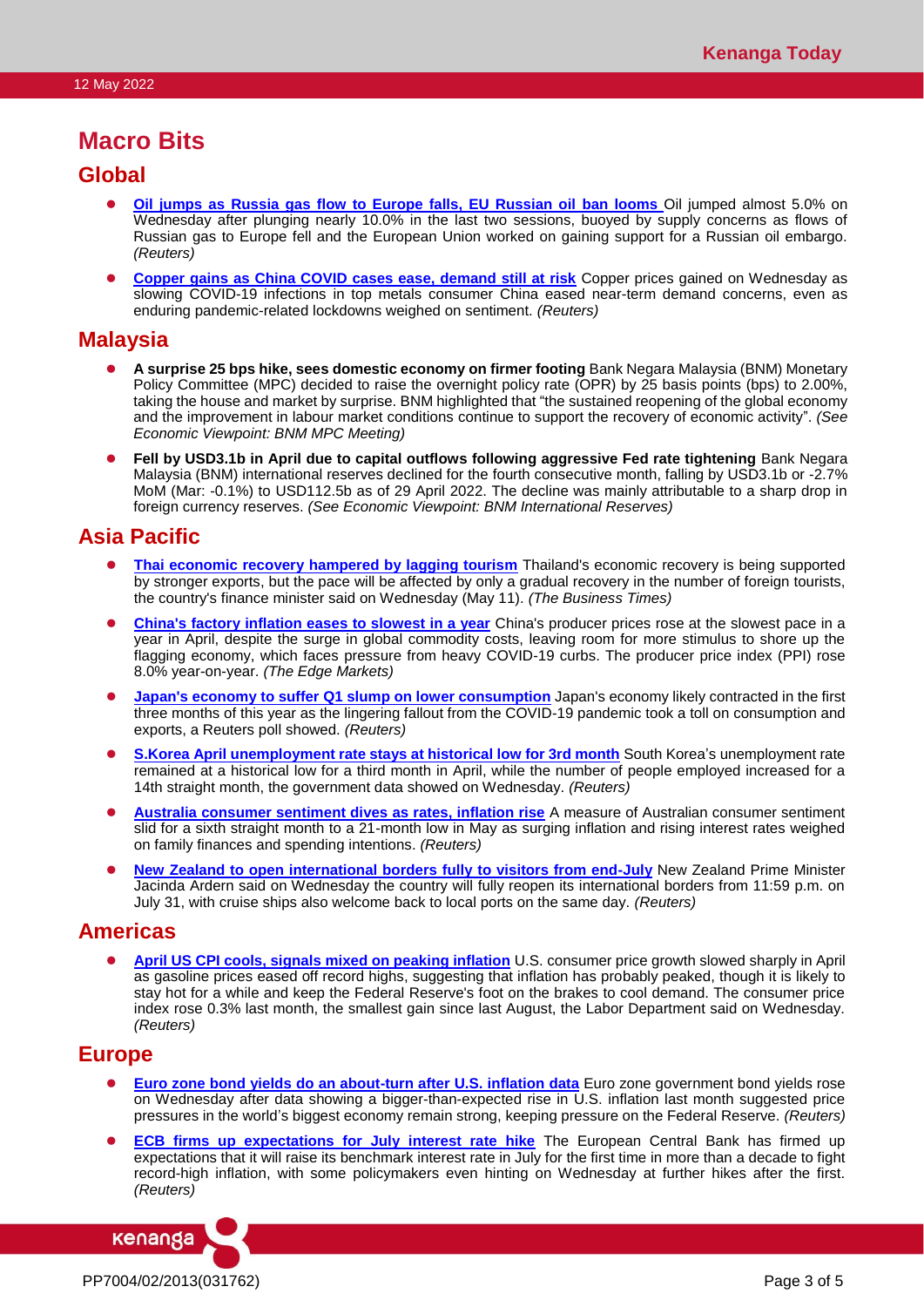## 12 May 2022

## **List of Oversold Stocks (14-Day RSI<30-mark)**

| <b>NAME*</b>                 | <b>LAST PRICE</b> | <b>RSI 14D</b> | <b>RSI 9D</b> | RSI 3D | LOW 30D |
|------------------------------|-------------------|----------------|---------------|--------|---------|
| ELSOFT RESEARCH BHD          | 0.740             | 22.08          | 14.43         | 2.33   | 0.725   |
| MALAYSIA SMELTING CORP BHD   | 3.670             | 23.63          | 14.58         | 1.21   | 3.410   |
| MY EG SERVICES BHD           | 0.885             | 23.85          | 13.24         | 0.50   | 0.880   |
| PESTECH INTERNATIONAL BHD    | 0.505             | 24.24          | 18.97         | 10.90  | 0.500   |
| <b>CYPARK RESOURCES BHD</b>  | 0.745             | 25.38          | 17.71         | 4.10   | 0.740   |
| GDEX BHD                     | 0.190             | 25.85          | 19.37         | 3.26   | 0.185   |
| TITIJAYA LAND BHD            | 0.245             | 26.90          | 16.22         | 1.61   | 0.240   |
| ANCOM NYLEX BHD              | 3.200             | 27.59          | 18.89         | 2.09   | 3.150   |
| KOTRA INDUSTRIES BHD         | 3.930             | 28.07          | 17.88         | 4.31   | 3.900   |
| DIALOG GROUP BHD             | 2.380             | 28.20          | 23.67         | 17.75  | 2.380   |
| <b>PA RESOURCES BHD</b>      | 0.345             | 28.21          | 19.21         | 3.42   | 0.345   |
| <b>KESM INDUSTRIES BHD</b>   | 7.720             | 28.29          | 25.62         | 32.99  | 7.600   |
| <b>KELINGTON GROUP BHD</b>   | 1.150             | 28.51          | 20.97         | 5.66   | 1.130   |
| DRB-HICOM BHD                | 1.320             | 28.69          | 22.02         | 13.17  | 1.320   |
| JF TECHNOLOGY BHD            | 0.930             | 29.19          | 21.38         | 3.94   | 0.920   |
| ABF MALAYSIA BOND INDEX FUND | 1.131             | 29.63          | 29.62         | 47.82  | 1.125   |
| YINSON HOLDINGS BHD          | 2.280             | 29.75          | 20.52         | 2.06   | 2.235   |

*\*Only for stocks with market cap >RM300m*

*Source: Bloomberg*

# **List of Overbought Stocks (14-Day RSI>70-mark)**

| NAME*                        | <b>LAST PRICE</b> | <b>RSI 14D</b> | <b>RSI 9D</b> | <b>RSI 3D</b> | <b>HIGH 30D</b> |
|------------------------------|-------------------|----------------|---------------|---------------|-----------------|
| <b>BREM HOLDING BHD</b>      | .190              | 87.46          | 97.04         | 100.00        | 1.190           |
| RAPID SYNERGY BHD            | 11.980            | 83.11          | 84.96         | 94.21         | 12.000          |
| PETRON MALAYSIA REFINING & M | 6.010             | 76.57          | 77.66         | 75.17         | 6.160           |
| DELEUM BERHAD                | 0.750             | 74.40          | 79.10         | 92.07         | 0.760           |
| YNH PROPERTY BHD             | 3.170             | 74.32          | 81.07         | 95.81         | 3.180           |
| POWER ROOT BHD               | .580              | 73.78          | 76.27         | 82.95         | .580            |
| HARRISONS HOLDINGS MALAYSIA  | 5.900             | 73.52          | 73.80         | 60.15         | 6.200           |

*\*Only for stocks with market cap >RM300m*

*Source: Bloomberg*

# **List of Oversold Warrants (14-Day RSI<30-mark)**

| <b>NAME</b>                               | <b>LAST</b><br><b>PRICE</b> | <b>RSI_14D</b> | $RSI$ 9D | $RSI$ 3D | <b>LOW 30D</b> | <b>EXPIRY</b><br><b>DATE</b> |
|-------------------------------------------|-----------------------------|----------------|----------|----------|----------------|------------------------------|
| SERBA DINAMIK HOLDINGS BHD-WA             | 0.020                       | 18.91          | 12.19    | 0.73     | 0.020          | 5/12/2024                    |
| REVENUE GROUP BHD-WA                      | 0.420                       | 19.47          | 13.60    | 13.45    | 0.395          | 14/1/2024                    |
| PRESS METAL ALUMINIUM HOLDINGS<br>BHD-C68 | 0.020                       | 22.96          | 15.94    | 4.24     | 0.020          | 24/11/2022                   |
| PRESS METAL ALUMINIUM HOLDINGS<br>BHD-C62 | 0.050                       | 24.08          | 18.33    | 15.14    | 0.045          | 5/9/2022                     |
| PRESS METAL ALUMINIUM HOLDINGS<br>BHD-C64 | 0.020                       | 24.36          | 16.69    | 3.70     | 0.020          | 29/8/2022                    |
| PRESS METAL ALUMINIUM HOLDINGS<br>BHD-C70 | 0.030                       | 26.35          | 20.26    | 5.59     | 0.030          | 6/2/2023                     |
| <b>VS INDUSTRY BHD-WB</b>                 | 0.210                       | 26.44          | 18.59    | 1.42     | 0.205          | 14/6/2024                    |
| DIALOG GROUP BHD-C82                      | 0.030                       | 26.95          | 25.76    | 22.00    | 0.030          | 30/8/2022                    |
| MALAYSIA SMELTING CORP BHD-CC             | 0.070                       | 27.52          | 19.91    | 5.20     | 0.055          | 11/11/2022                   |
| <b>PA RESOURCES BHD-WB</b>                | 0.225                       | 28.07          | 18.04    | 1.17     | 0.220          | 17/12/2022                   |
| MALAYSIA SMELTING CORP BHD-CB             | 0.085                       | 28.92          | 21.61    | 6.88     | 0.075          | 24/11/2022                   |
| TA WIN HOLDINGS BHD-WA                    | 0.030                       | 29.00          | 20.96    | 5.41     | 0.030          | 5/8/2022                     |
| PRESS METAL ALUMINIUM HOLDINGS<br>BHD-C63 | 0.045                       | 29.50          | 23.88    | 17.63    | 0.040          | 30/6/2022                    |

*Source: Bloomberg*

# **List of Overbought Warrants (14-Day RSI>70-mark)**

| <b>NAME</b>                                           | <u>LAST</u><br><b>PRICE</b> | <b>RSI 14D</b> | RSI_9D | RSI_3D | <b>HIGH 30D</b> | <b>EXPIRY</b><br><b>DATE</b> |
|-------------------------------------------------------|-----------------------------|----------------|--------|--------|-----------------|------------------------------|
| HARN LEN CORP BHD-WB                                  | 0.655                       | 83.83          | 88.89  | 95.30  | 0.665           | 19/9/2026                    |
| HENGYUAN REFINING CO BHD-C22                          | 0.400                       | 78.18          | 77.79  | 71.64  | 0.440           | 31/5/2022                    |
| <b>HENGYUAN REFINING CO BHD-C24</b>                   | 0.315                       | 77.78          | 74.18  | 65.09  | 0.360           | 27/1/2023                    |
| PETRON MALAYSIA REFINING &<br><b>MARKETING BHD-CX</b> | 0.275                       | 71.50          | 74.93  | 76.17  | 0.285           | 16/1/2023                    |

*Source: Bloomberg*